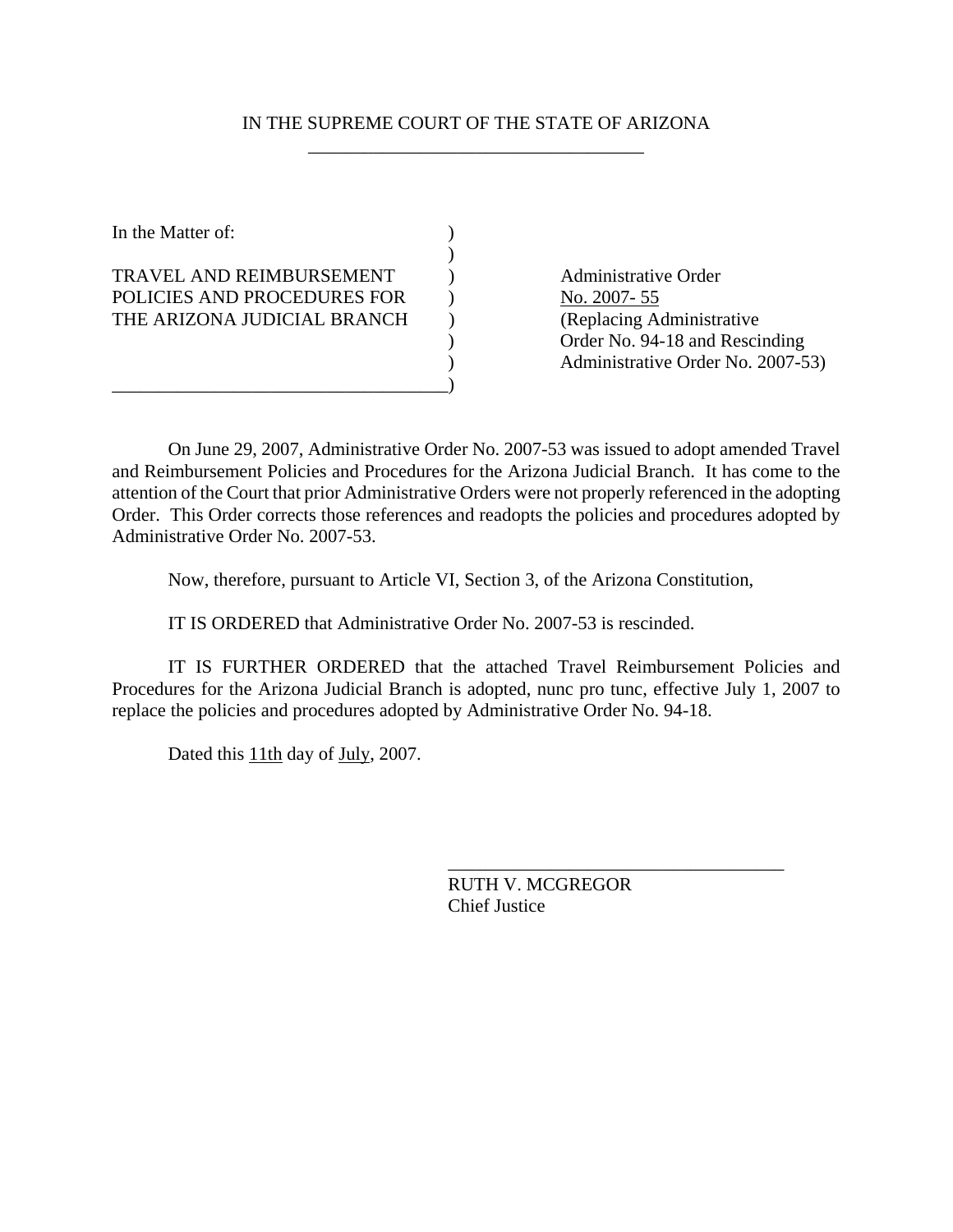Travel Policy 11.0

Administrative Office of the Courts Policies and Procedures Manual Section: 11.01 Date: 3/18/94 Revised Date: 7/1/07

## **State of Arizona, Judicial Branch TRAVEL REIMBURSEMENT POLICIES AND PROCEDURES**

### A. Introduction

All judicial officers, deputies, and employees of the Arizona Supreme Court and the Arizona Court of Appeals, or of any of their departments ("judicial personnel"), as well as members of any judicial committee, commission, or council ("judicial committee members"), may claim expenses and allowances, within the limits provided by law and this policy, when in travel status on official business away from their designated post of duty under the authority of a proper travel order.

B. Statutory and Constitutional Authority

This travel policy is promulgated under authority of Ariz. Const. art. 3 and 6, §§ 1, 3, 5(5); and consistent with A.R.S. §§ 38-621 et seq.

#### C. Purpose of Travel Policy

This travel policy establishes and explains to judicial personnel and judicial committee members the procedures and guidelines for claiming payment of reasonable travel expenses and allowances. This policy shall govern all reimbursement claims and obligations of all judicial personnel and judicial committee members.

#### D. Definitions

 1. "Conference Designated Lodging" means the lodging place (hotel, motel, conference center, etc.) where a judicial or legal conference is being held (the "conference site"), or the lodging place specified in the conference brochure or registration materials as the recommended lodging place for the judicial or legal conference.

Lodging accommodations at an alternate location reasonably near the conference site will be considered "conference designated lodging" when no vacancies exist at the conference site or at the recommended lodging place; or when the alternate lodging place is less expensive than the conference (taking into account any additional travel expenses to and from the alternate location) or more suitable than the conference site or the recommended lodging place, taking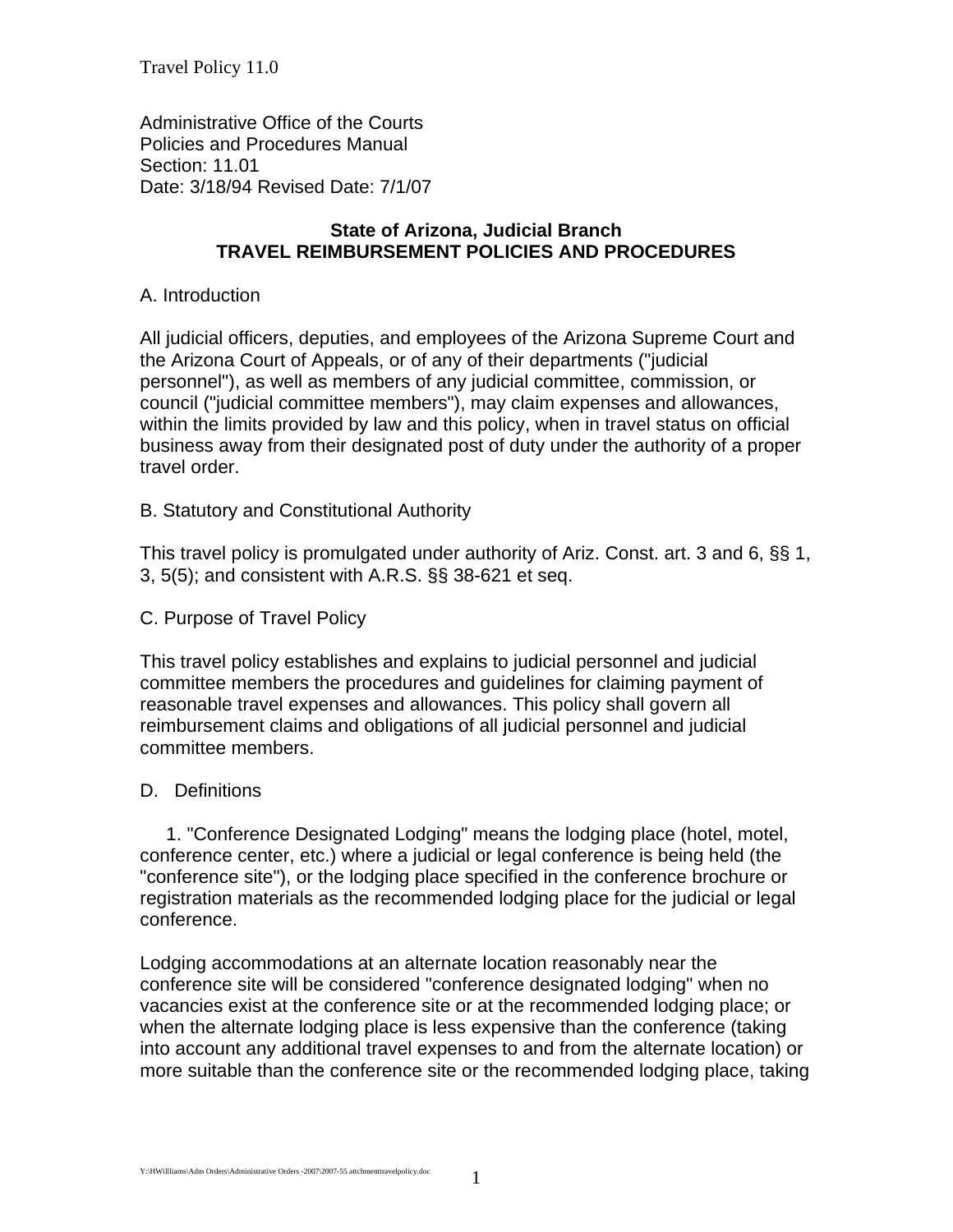into consideration the traveler's mission, safety, efficiency, effectiveness, time, or work schedule.

 2. "Designated Post of Duty" means the place that judicial personnel and judicial committee members spend the largest portion of regular work time; the place of return on completion of a special assignment; or the post designated as a duty post by the relevant judicial committee or court.

For judicial committee members who are not full-time judicial personnel, the designated post of duty shall be deemed to be their place of residence.

The designated post of duty for Court of Appeals out of county judges shall be deemed to be their physical residence.

 3. "Financial Office" means the Financial Officer of the Arizona Supreme Court and the Clerk of the Court for each Division of the Arizona Court of Appeals.

 4. "Judicial Approval Authority" means, except as otherwise provided by law the Chief Justice of the Arizona Supreme Court or the Chief Justice's designees; or the Chief Judge for each Division of the Arizona Court of Appeals, or the Chief Judge's respective designees.

 5. "Judicial Committee" means a board, commission, committee, council, panel, study group, task force, or similar body created by the Constitution of the State of Arizona, the Arizona Supreme Court, or the Arizona Judicial Council. Judicial committee includes any executive committee or subcommittee of the above. Judicial committee also refers to similar bodies created by the Arizona Legislature to study judicial matters.

 6. "Judicial Committee Member" means a person serving on a judicial committee, under a proper and current appointment from the Arizona Supreme Court or the Arizona Governor's Office. If the statute creating, funding, or authorizing a judicial committee includes procedures for obtaining travel reimbursement, then members of that judicial committee shall obtain travel reimbursement in accordance with the specified statutory procedures.

 7. "Judicial Personnel" refers to the public officers, deputies, and employees of the Arizona Supreme Court, the Arizona Court of Appeals, or any of their departments.

 8. "Per Diem" is the allowance for meals and reasonable incidental travelrelated expenses, such as laundry, dry cleaning, magazines, newspapers, personal telephone calls, taxes, and tips.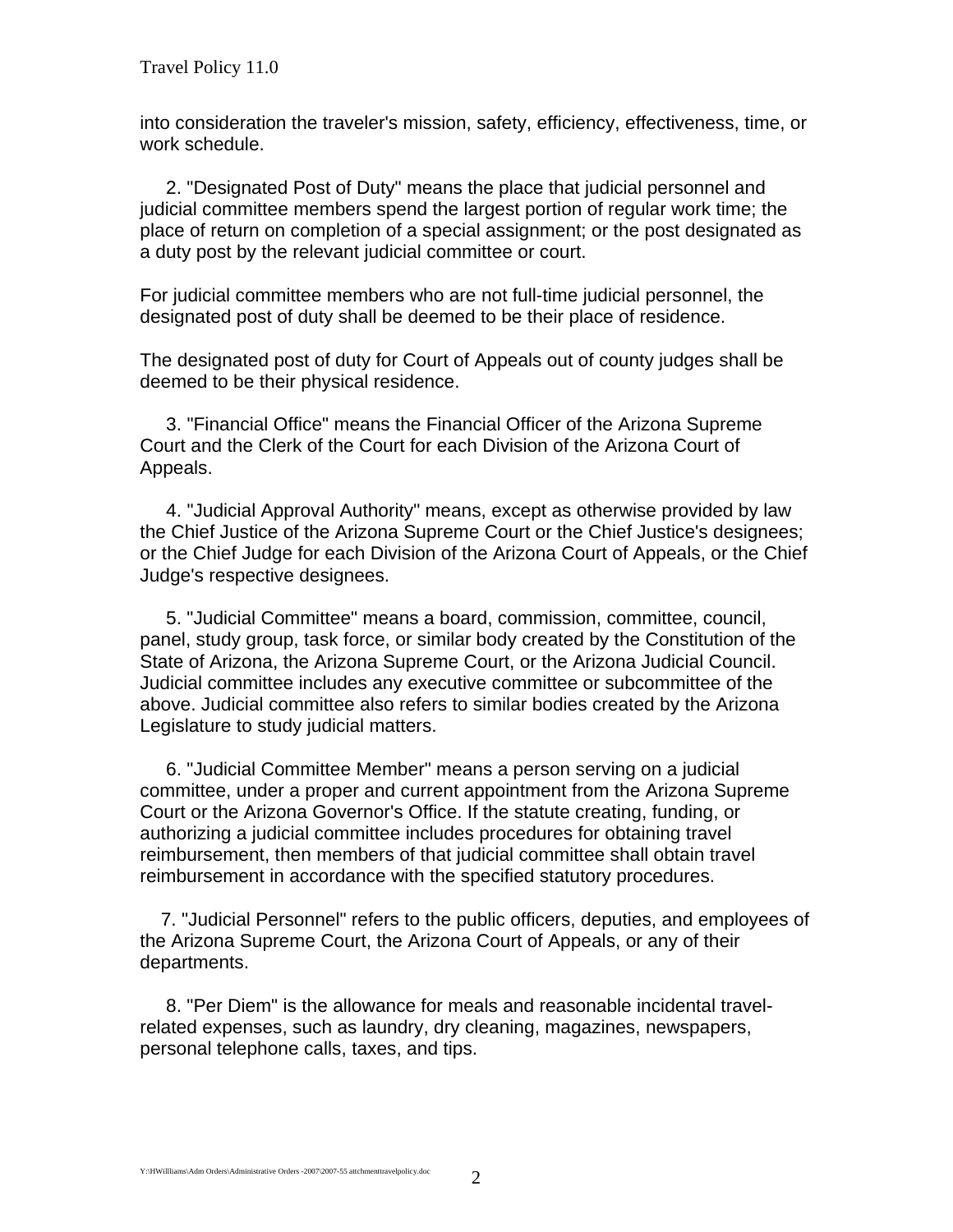9. "Physical Residence" is a person's legal residence or domicile, without regard to any other temporary or secondary residence or mailing address.

 10." Second Residence" is a residence owned or leased on at least a monthly basis by an out of county judge and located in the same county as the division of the court on which the judge serves.

 11. "Travel Status" refers to the time between start and end of travel needed to attend a judicial or legal conference or to conduct judicial duties away from that person's designated post of duty.

 12. "Travel Within Arizona" means travel exclusively within the confines of the State of Arizona.

 13. "Traveler" means any judicial personnel or judicial committee member when in authorized travel status away from that person's designated post of duty.

 14. " Out of county judge" means a judge of the Court of Appeals from division 1 or division 2 who is a resident of a county other than Maricopa or Pima and who is elected by the voters pursuant to A.R.S. §12-120.02.

E. Travel Guidelines and Procedures.

1. General Provisions:

 a. For a traveler to claim and receive allowances and expenses as provided by law, the judicial approval authority must approve all travel in advance or subsequently authorize it.

 b. For a traveler to be eligible for reimbursement of travel allowances and expenses, the judicial approval authority must have authorized or have subsequently approved the travel.

c. Travel authorizations follow these guidelines:

 i. Travel is usually warranted when personal presence or contact is the best, most economical, most effective, most efficient, or most convenient way to conduct official business.

 ii. Attendance at judicial and legal conferences and meetings should be limited to those immediately concerned with the topics to be discussed or the business to be transacted.

 iii. The most economical method of transportation should be selected, consistent with the traveler's mission, safety, efficiency, effectiveness, time, or work schedule.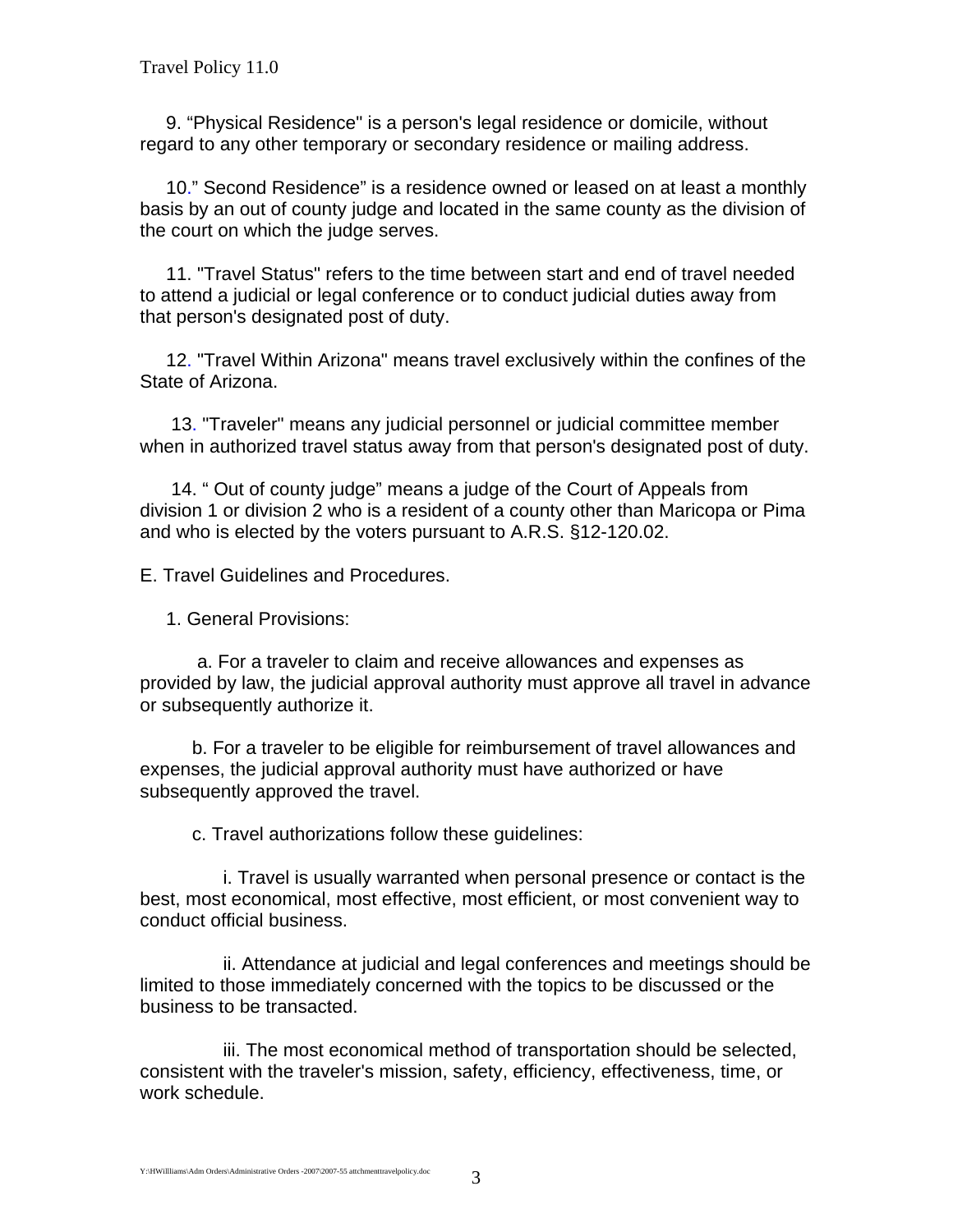d. The judicial approval authority shall provide necessary travel information to a traveler, including information on the travel and expense allowance limits set out in this policy.

 e. By this reference, this policy incorporates the reimbursement rates set by the Arizona Department of Administration and the Arizona Department of Revenue, and approved by the Arizona Joint Legislative Budget Committee. Information on these rates may be obtained through the Financial Office.

2. Limitations on Reimbursement.

 a. Reimbursement is limited to the most economical and appropriate method of transportation, taking into consideration the traveler's mission, safety, efficiency, effectiveness, time, or work schedule.

 b. There will be no state reimbursement for any portion of travel by an unnecessary, indirect route or for personal business or pleasure. For judicial personnel who are not judges and justices, excess travel time for personal business or pleasure will be charged to accrued annual leave or compensatory time.

F. Eligibility for Per Diem Reimbursement.

 1. Reimbursement Schedule. A traveler shall be reimbursed pursuant to the schedule of the Arizona Department of Administration's rates, as approved by the Arizona Joint Legislative Budget Committee. To be eligible for incidental expenses, the traveler must be eligible for three consecutive meals and be in overnight travel status for 24 consecutive hours.

 a. An out of county judge who has not established a second residence shall be reimbursed for meals during ordinary travel while away from their residence for court related business.

 b. An out of county judge who claims lodging reimbursement for a second residence shall not receive reimbursement for per diem or meals while staying at the second residence.

 2. Per Diem Allowance. Allowances for individual meals are based on the following:

 a. Breakfast: When travel begins before 6:00 a.m. and the travel results in lengthening the traveler's normal work day by at least two hours, breakfast may be reimbursed.

b. Lunch: Lunch expenses are reimbursable, but only if: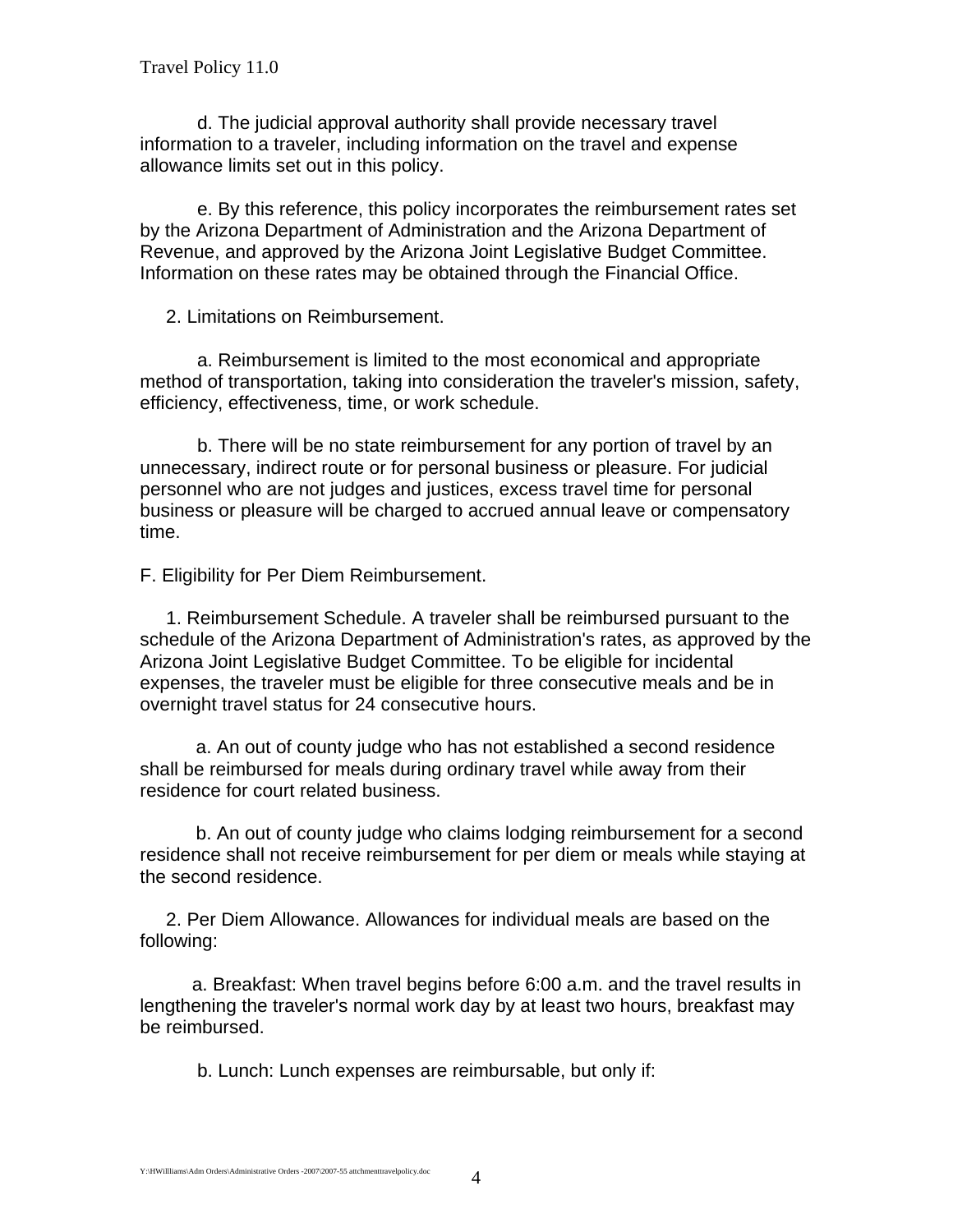i. A traveler is in a travel status that will last for a period of six (6) hours or more, travel commences at or before 11:00 a.m. and will end at or after 2:00 p.m., and the estimated travel distance is thirty-five (35) miles or more from the traveler's residence and designated post of duty; or

 ii. Part of the traveler's duties on the trip include attending a conference, meeting, or other program that includes a lunch meal.

 c. Dinner: When travel will extend beyond 8:00 p.m. and the travel results in lengthening the traveler's normal work day by at least three hours, dinner (the evening or supper meal) may be reimbursed.

 d. Judicial committee members participating in a conference, meeting, or other program that encompasses a meal period may be reimbursed subject to the Arizona Department of Administration's rates, as approved by the Arizona Joint Legislative Budget Committee.

 e. When a traveler is entitled to a full day's allowance (three consecutive meals), the amount expended for any particular meal is left to the traveler's discretion. However, the total for all meals and incidental expenses in any 24 hour period shall not exceed the Arizona Department of Administration's maximum per diem allowance, as approved by the Arizona Joint Legislative Budget Committee.

 f. The amount claimed for meals and incidental expenses in any 24-hour period may be shown on the travel claim form as a lump sum.

 g. Whenever meals are provided at no additional cost to the traveler (including full airplane meals, meals at government institutions, or meals included in conference registration fees), the traveler shall not be entitled to a meal allowance for those particular meals.

 h. If circumstances force a traveler to miss a provided meal, the traveler may claim up to the maximum meal allowance. In such case, a receipt and written explanation will be given.

 i. Staff who are required by management to remain on site through the duration of a conference or meeting, held within 35 miles of their post of duty, are eligible for meal reimbursement at the In-State rate under the following condition:

 (a) Staff are required to be physically on site in order to provide services during what is traditionally a meal time.

or

(b) The site is so remote that leaving for a meal is not feasible.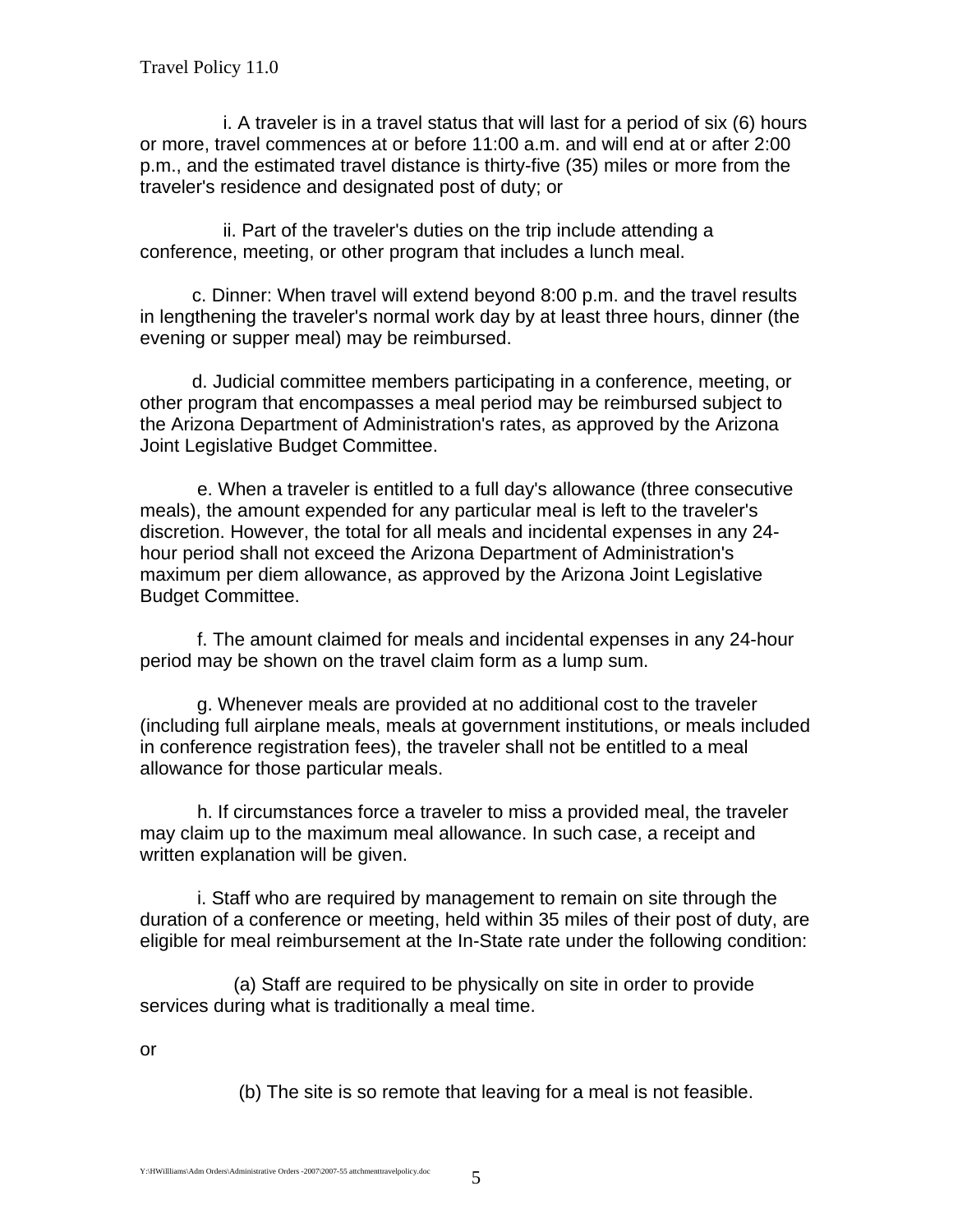Travel Policy 11.0

 3. Receipts. Unlike lodging expenses, receipts need not be submitted to obtain the meal and incidental per diem allowance.

G. Eligibility for Lodging Reimbursement

1. Reimbursement for Lodging.

a. A traveler, including out of county judges who have not established a second residence in Maricopa or Pima county, may be reimbursed for actual cost of lodging in accordance with this policy, but not to exceed the Arizona Department of Administration's rates, as approved by the Arizona Joint Legislative Budget Committee.

b. An out of county judge is entitled to reimbursement for up to five nights per week actually stayed at a second residence in the county in which the division of the Court of Appeals on which the judge serves is located. In order to claim reimbursement, the judge must annually file with the Clerk of Court of the appropriate division a form disclosing the address of the second residence and attesting that any claims for reimbursement for lodging in the county in which the second residence is located will be for nights stayed at that residence unless the claim identifies a different lodging for which reimbursement is claimed. The Chief Judge of each division shall determine whether per night reimbursement will be calculated based upon (1) an annual weighted average of seasonal state lodging rates, or (2) the applicable state seasonal lodging rate, for the city in which the division of the court on which the judge serves is located. Documentation of the actual cost of maintaining the second residence shall not be required.

 c. For Arizona cities listed on the Lodging Cost Index, the reimbursable amount (including tax) is the actual cost, but not to exceed the Arizona Department of Administration's maximum lodging rate, as approved by the Arizona Joint Legislative Budget Committee.

 d. For other Arizona cities the reimbursable amount (plus tax) is the actual cost, but not to exceed the Arizona Department of Administration's current maximum in-state lodging rate, as approved by the Arizona Joint Legislative Budget Committee.

 e. For other American cities, the reimbursable amount (including tax) is the actual cost, but not to exceed the Arizona Department of Administration's current maximum out-of-state lodging rate, as approved by the Arizona Joint Legislative Budget Committee.

 f. If a traveler attends a convention, conference, or meeting as an official judicial representative, stays at a designated hotel, actual lodging costs may be reimbursed even if the established maximum rate is exceeded. To be eligible for full reimbursement, a copy of the conference, meeting, or program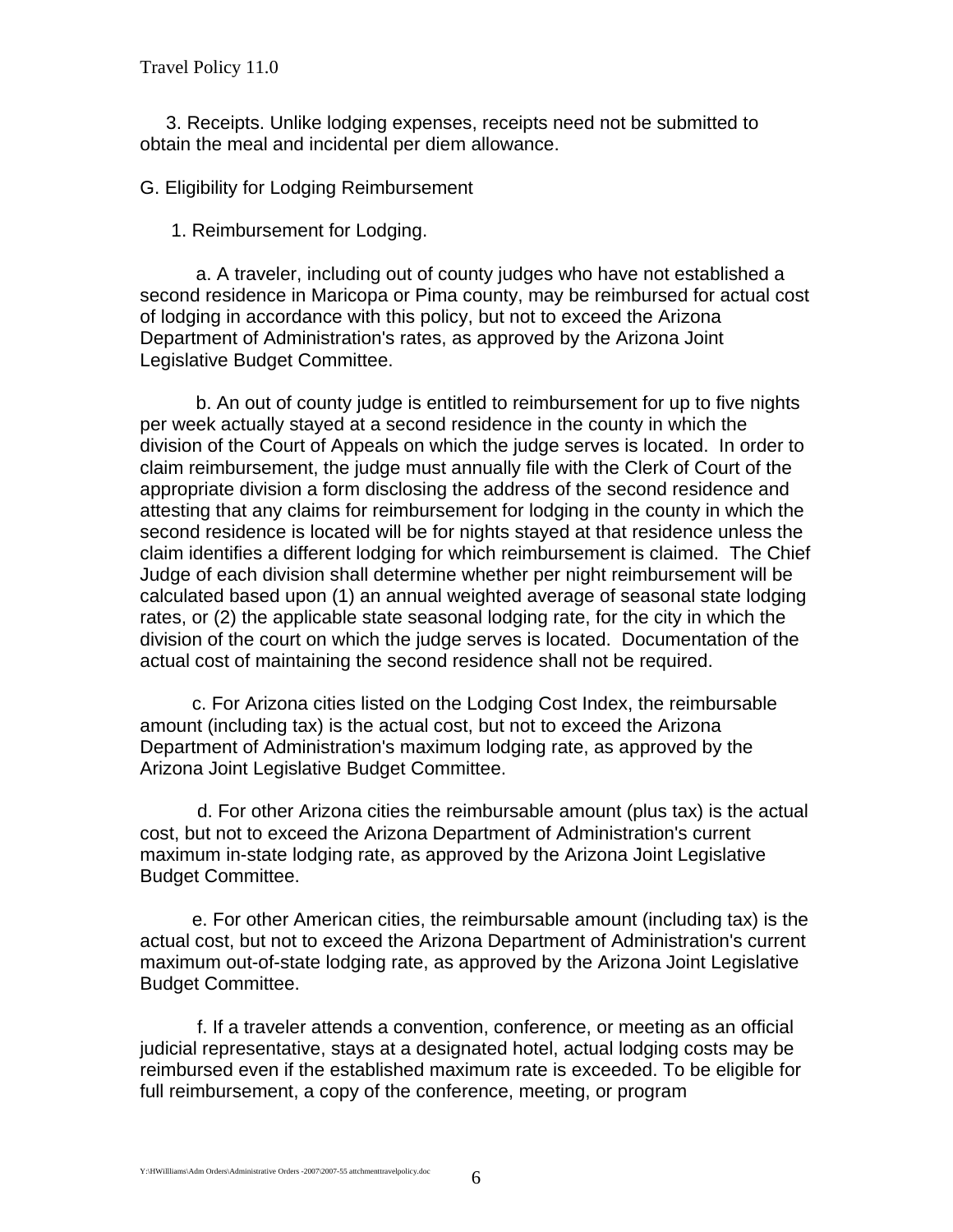announcement or registration materials that include the lodging rate must be attached to the travel claim, together with the hotel receipt.

 g. If a traveler attends a convention, conference or meeting as an official judicial representative, and stays at a hotel other than the designated hotel, and does not exceed the designated hotel rate, actual lodging costs may be reimbursed even if the established maximum rate is exceeded. To be eligible for full reimbursement, a copy of the conference, meeting or program announcement or registration materials which include the lodging rate must be attached to the travel claim, along with the hotel receipt.

 h. If the judicial approval authority determines that compliance with the above maximums is impractical, actual lodging costs may be approved for reimbursement even if the maximums are exceeded. Such exceptions normally require advance approval, but exceptions may be made after the fact if circumstances made the need for an exception unforeseeable.

2. Receipts.

 a. When selecting lodging, the traveler shall ask for the lowest available rate, which will often be a "state," "government," "business," or "commercial" rate. However, due to special promotions or other programs, the lodging establishment may actually have a lower rate than the one normally given government and business lodgers. The traveler should therefore ask for and obtain the lowest available rate, however denominated.

 b. Lodging expenses at a non-commercial establishment are not reimbursable.

 c. Receipts shall be the original receipt issued by the establishment and must be attached to the Employee Travel Claim for reimbursement. A CREDIT CARD receipt is not acceptable, except as noted below.

 d. When two or more travelers share a room, total reimbursement shall not be more than the receipt. In this particular case reimbursement is to be claimed as follows:

 i. Each traveler should obtain a separate original lodging receipt for each traveler's portion of the lodging cost. The total of the two (or more) lodging receipts cannot exceed the total lodging cost. When a room is shared, the travelers should request separate receipts when they register at the lodging establishment.

 ii. If the lodging establishment cannot issue separate original receipts, or refuses to do so, one traveler may submit the original lodging receipt and the other travelers may submit photocopies. However, each receipt (original or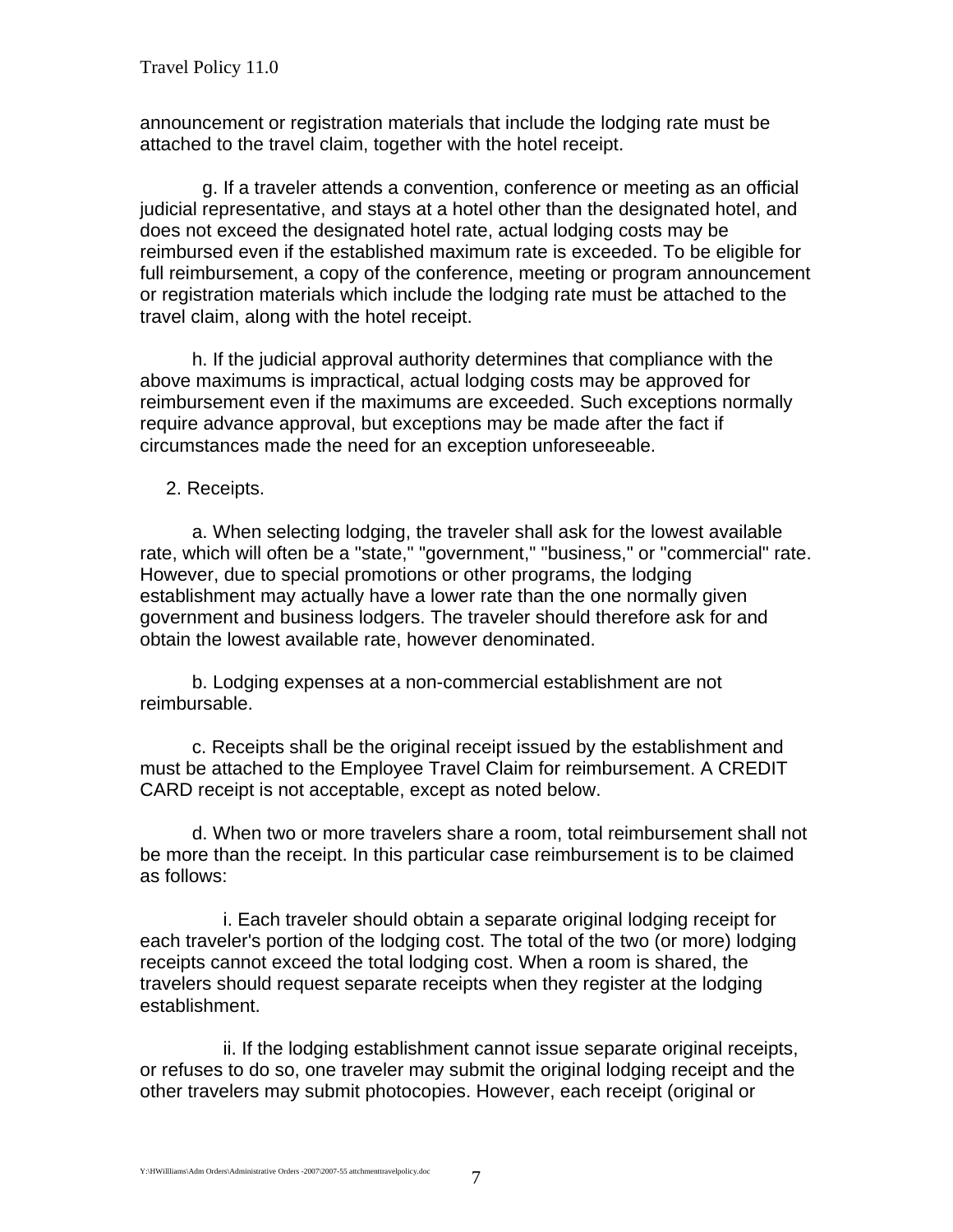photocopy) must be marked "shared lodging" and have the names of all travelers sharing the room. Photocopies must be signed by the traveler and the judicial approval authority. No photocopies will be accepted without these original signatures.

 e. If the original lodging receipt is lost, destroyed, or cannot be obtained, reimbursement will be made according to the following guidelines:

 i. A photocopy may be submitted with the statement "Treat as an Original." The photocopy must be signed by the traveler.

 ii. If the original receipt is lost, a photocopy is unavailable, and a copy cannot be obtained from the lodging establishment, then a copy of the canceled check, cash, or credit card receipt is required showing that the traveler paid for the lodging. In addition to the canceled check, cash, or credit card receipt, the judicial approval authority must attach a memorandum in lieu of the original or photocopy of the lodging receipt. The memorandum must contain the name(s) of the traveler(s), the date(s) of the travel, the name, address, and telephone number of the lodging establishment, cost per night, and the total cost of the lodging. The letter should also include the reasons(s) an original or photocopied lodging receipt is not available.

 f. When lodging is shared with a person not on judicial business (such as a spouse), reimbursement shall not exceed the single room rate.

 g. Lodging costs incurred within 35 miles of a person's designated post of duty or residence will not be reimbursed absent an emergency or an exception approved by the judicial approval authority.

H. International Travel Reimbursement -

International travel expenses will be reimbursed pursuant to the United States Department of State Standardized Regulations. Information on these regulations may be obtained by contacting the Financial Office.

I. Transportation

 1. Expenses are allowable for common carrier fares, privately owned motor vehicle or aircraft mileage, bridge and road tolls, parking, taxi, bus, or streetcar fares.

 2. Reimbursement will be made only for the least expensive method of transportation, taking into consideration the traveler's mission, safety, efficiency, effectiveness, time, or work schedule. When more than one traveler uses the same motor vehicle, only one claim for transportation reimbursement will be allowed.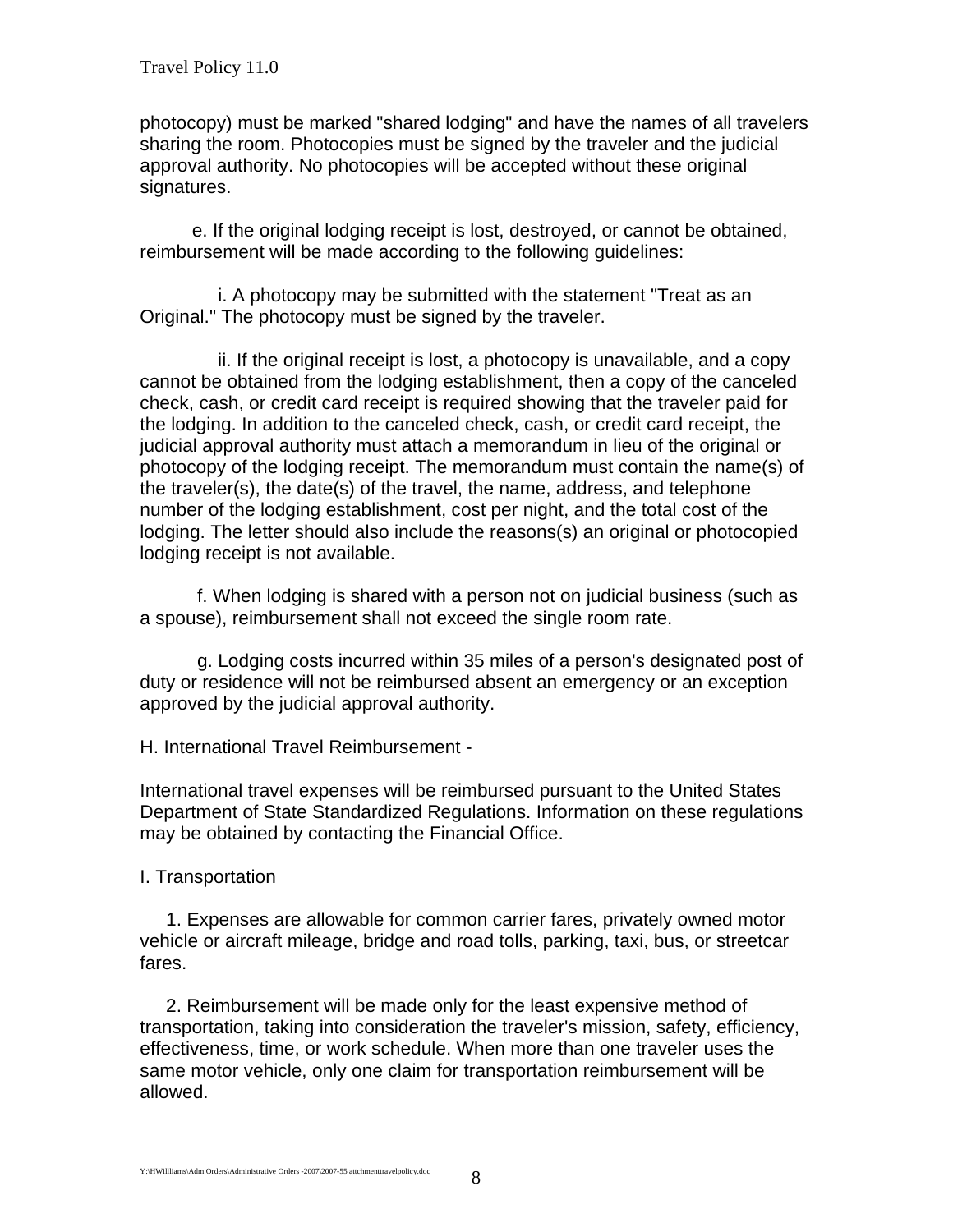## 3. Mileage Reimbursement Rates

 a. The mileage reimbursement rate for privately owned motor vehicles shall not exceed the maximum rate set by the Arizona Department of Revenue, as approved by the Arizona Joint Legislative Budget Committee.

 b. The reimbursement rate for privately owned aircraft shall not exceed the maximum rate set by the Arizona Department of Revenue, as approved by the Arizona Joint Legislative Budget Committee.

 c. The Employee Travel Claim must indicate the mileage rate used by the traveler.

THE ARIZONA SUPREME COURT DOES NOT AUTHORIZE AND PROHIBITS THE OPERATION OF A MOTOR VEHICLE FOR COURT BUSINESS UNLESS THE DRIVER POSSESSES A VALID ARIZONA DRIVER'S LICENSE AND CURRENT VEHICLE LIABILITY INSURANCE.

4. Privately Owned Motor Vehicle.

 a. A traveler using a privately owned motor vehicle may receive mileage reimbursement regardless of eligibility for lodging or per diem reimbursement.

 b. Expenses for travel between home or garage and designated post of duty shall not be allowed unless a traveler is required to report to a duty post outside of normal working hours. In that case, a claim for mileage from home to work place and return will be allowed.

 c. When travel begins or ends at the traveler's residence, the mileage subject to reimbursement shall be computed from either the designated post of duty or from the traveler's residence, whichever is the shortest distance.

 d. When a privately owned motor vehicle is authorized for travel within Arizona, reimbursement will be at the current rate set by the Arizona Department of Revenue, as approved by the Arizona Joint Legislative Budget Committee. The mileage figure will be established by odometer readings or by official state highway maps.

 e. Reimbursement for use of a privately owned motor vehicle for travel outside Arizona will be allowed only if approved in advance by the judicial approval authority. Mileage will be reimbursed at the lesser of either the mileage reimbursement rate or the air coach fare to the same destination.

 f. Mileage claims based on official state highway maps for use of privately owned motor vehicles shall specify the name of the city or town in the "Departed From" and "Arrived At" columns on the Employee Travel Claim Form. If map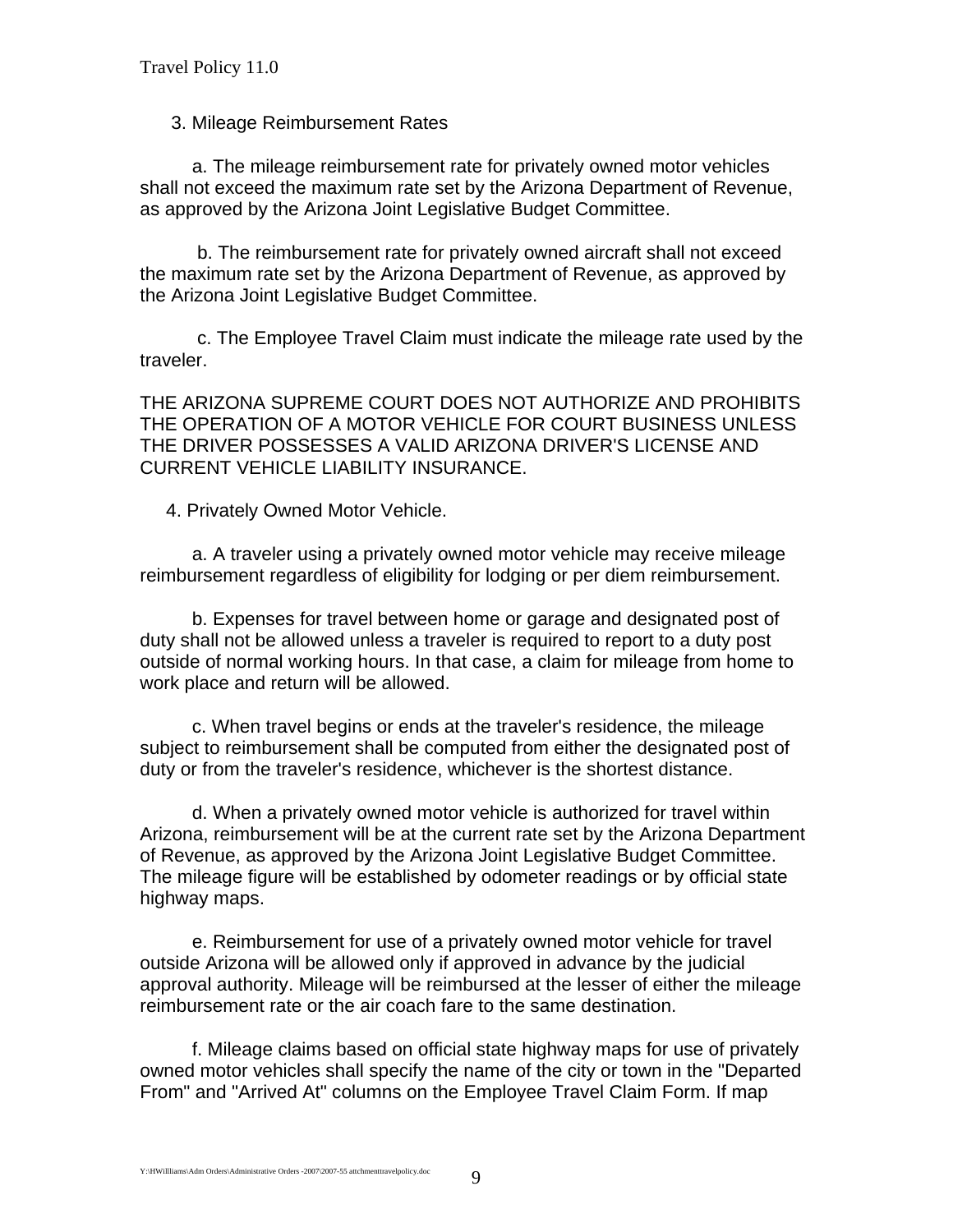mileage is used, enter "Map Mileage" in place of odometer readings on the Employee Travel Claim. Map mileage may only be used between cities and towns.

 g. In accordance with the provisions of A.R.S. §§ 41-621 and 28-1251, the Arizona Supreme Court has determined that, in the best interest of the State of Arizona and the Arizona Judicial Branch, a traveler driving a privately owned motor vehicle must have current vehicle liability insurance and a valid Arizona driver's license.

 i. If the judicial approval authority knows that the traveler does not have current motor vehicle liability insurance in compliance with A.R.S. § 28-1251, the judicial approval authority shall prohibit the traveler's use of a privately owned motor vehicle and require use of a state-owned automobile.

 ii. When the traveler signs a claim including mileage reimbursement, the traveler certifies that motor vehicle liability insurance was in effect and that the traveler possessed a valid Arizona driver's license while in travel status.

 iii. The judicial approval authority in approving a claim for reimbursement of travel by privately owned motor vehicle shall ensure that the traveler has certified that the traveler possessed a valid Arizona driver's license and current motor vehicle liability insurance while in travel status.

 h. If a traveler driving a privately owned motor vehicle is involved in an accident and is found to be at fault, the traveler's own liability insurance policy is primary coverage and is responsible to the limits of the policy.

 i. If the liability amount exceeds the traveler's coverage, the State's selfinsurance program will, at that time, cover the amount over the policy limits, if the traveler was acting within the course and scope of the traveler's duties.

 ii. If a traveler driving the traveler's own motor vehicle on official business is involved in an accident, regardless of fault, the State will not reimburse the traveler for any physical damage to the traveler's motor vehicle.

5. State-Owned Motor Vehicles

 a. State-owned motor vehicles should be used in place of privately owned or rented motor vehicles, whenever possible.

 b. The use of state-owned vehicles outside of Arizona must be specifically approved in advance by the judicial approval authority.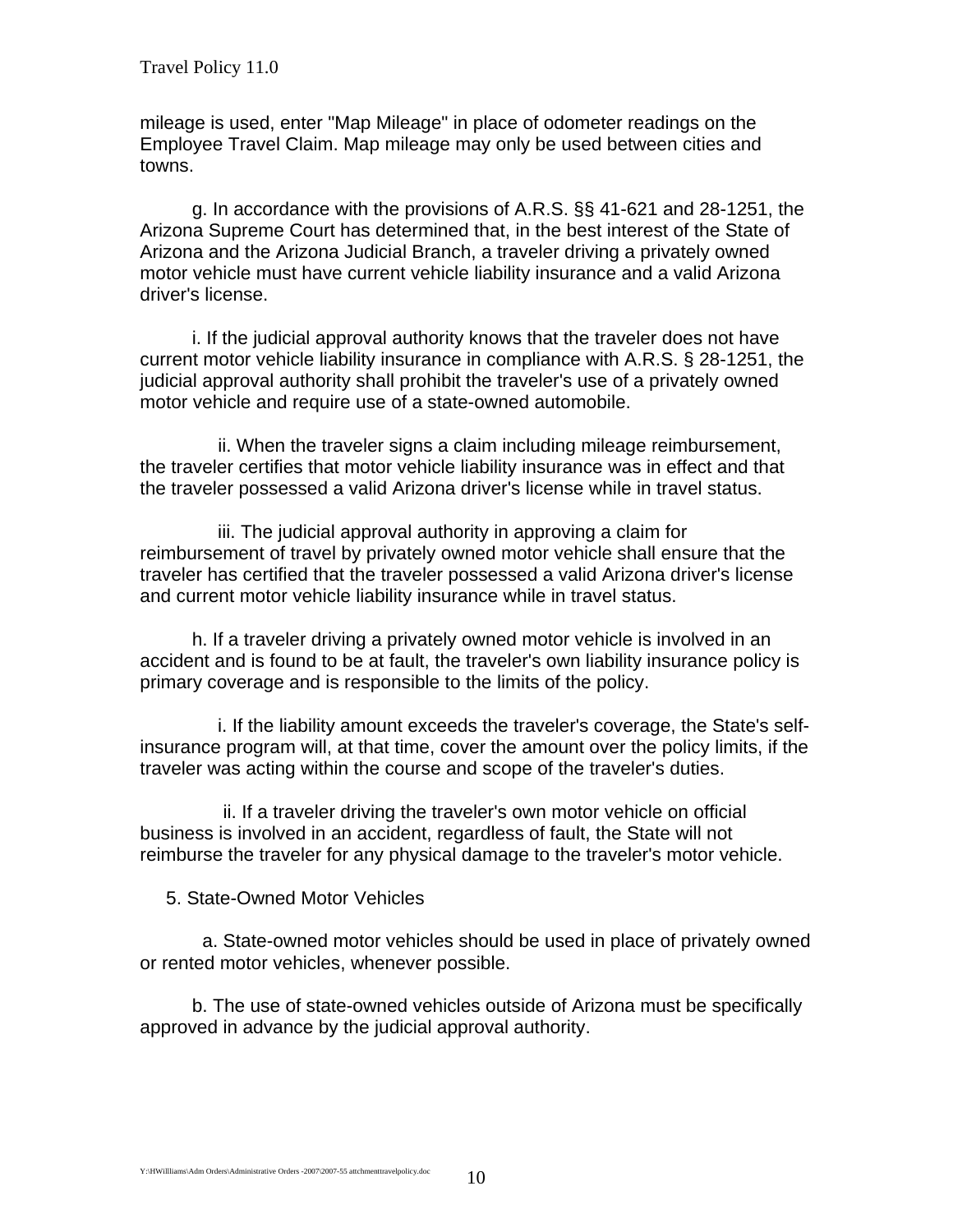c. Arizona departments of Administration rules and regulations prohibit the use of state-owned motor vehicles for transporting persons not essential to the purpose for which the vehicle was dispatched.

6. Rented Motor Vehicles

a. Use of rented motor vehicles is prohibited unless:

 i. This is the best method of transportation, taking into consideration the traveler's mission, safety, efficiency, effectiveness, time, or work schedule. The judicial approval authority is responsible for determining if the advantages of using a rented motor vehicle outweigh the costs compared to other modes of transportation. Any mileage charges for a rental vehicle must be reasonable, necessary, and substantiated.

 ii. Prior approval by the judicial approval authority is granted or an emergency requires use of a rental vehicle. In the event of such an emergency, the traveler should, if practicable, obtain advance verbal approval from the judicial approval authority.

 b. A rented motor vehicle may be used in-state when the cost of renting such a vehicle is less than the cost of using either a state motor pool vehicle or the employee's car or when either a motor pool vehicle or the employee's car are not available and such business travel must be completed.

 c. When a traveler rents a motor vehicle for official business within the United States, the traveler is automatically insured for liability and physical damage losses by State Risk Management. If the traveler has or purchases private motor vehicle insurance, that cost IS NOT reimbursable for this category of trip.

 d. When a traveler rents a motor vehicle for official business outside of the United States, the traveler SHALL purchase the offered physical damage coverage, unless the traveler's own insurance policy provides such coverage under these circumstances. These rented motor vehicle insurance costs incurred by the traveler ARE reimbursable.

# 7. Airlines

 a. Reimbursement for commercial air travel shall be limited to the lowest available fare, taking into consideration the traveler's mission, safety, efficiency, effectiveness, time, or work schedule.

 i. A traveler will be reimbursed at the first class fare only if the judicial approval authority authorizes the expenditure, in advance if possible.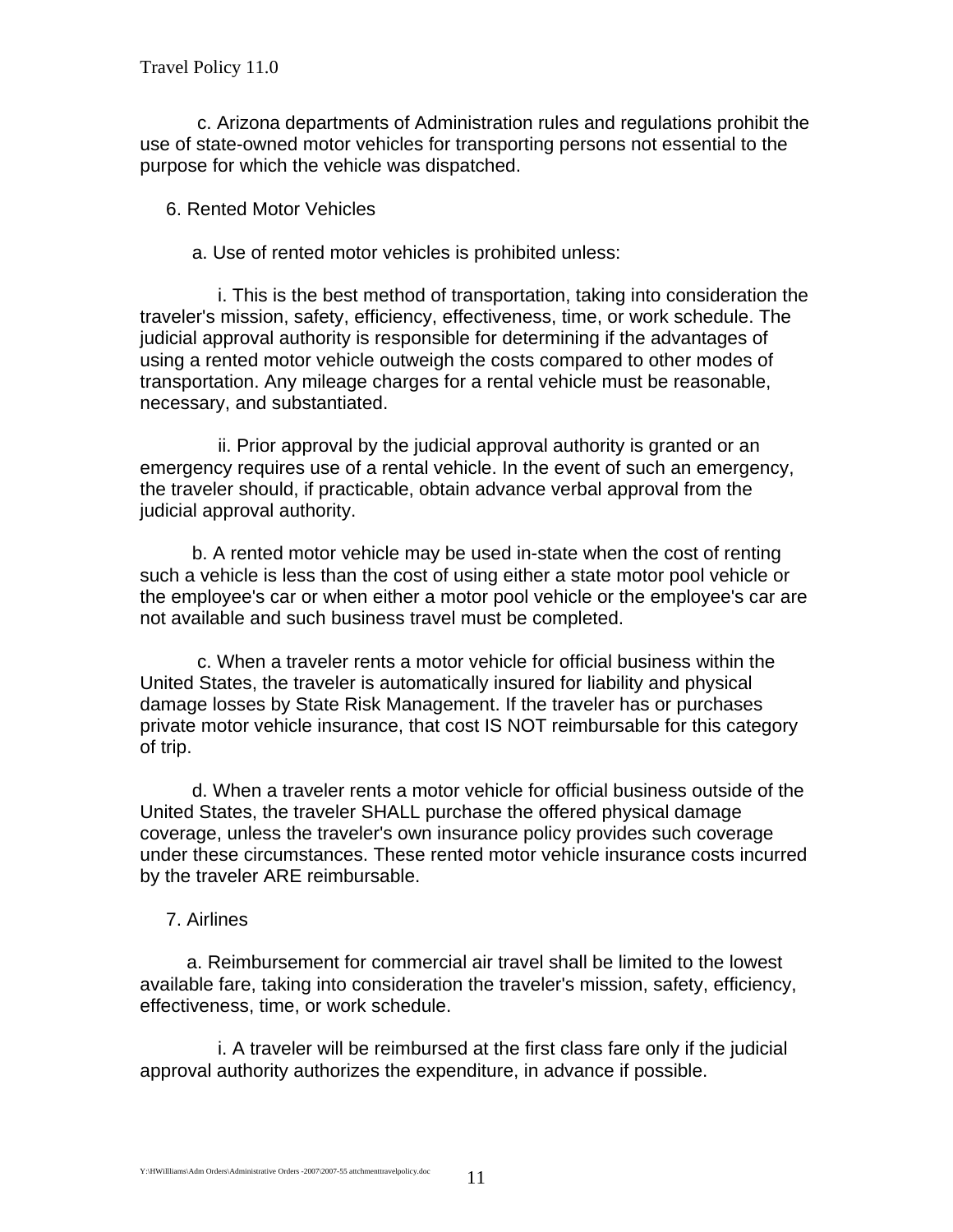ii. If the judicial approval authority approves the first class fare, the traveler shall obtain a statement from the carrier representative that a lower class was unavailable.

b. Flight insurance purchased by the traveler is not reimbursable.

 c. The traveler's flight coupon (the airline ticket) must be submitted with Employee Travel Claim.

8. Chartered and Privately Owned Aircraft

 a. Chartered aircraft travel is allowed, provided a common carrier is not feasible or an alternative mode of travel is impractical. The judicial approval authority, not the traveler, must determine if such a travel method is justifiable, taking into consideration the traveler's mission, safety, efficiency, effectiveness, time, or work schedule.

 b. Chartered air service may only be obtained from FAA licensed commercial flight operators.

 c. Persons who pilot privately owned or rented aircraft must satisfy the requirements of the Arizona Risk Management Division. Only those individuals approved and authorized by Risk Management may claim such expenses.

 d. Privately owned or rented aircraft use will be reimbursed based on the shortest air route from origin to destination (using officially designated airways when possible), at the rate set by the Arizona Department of Revenue, as approved by the Arizona Joint Legislative Budget Committee. Landing and parking fees are allowed except at the location where the aircraft is normally based.

 9. Railroads and Buses - Railroad or bus travel may be used where convenient or economical, taking into consideration the traveler's mission, safety, efficiency, effectiveness, time, or work schedule. Receipts are required for reimbursement.

 10. Other Allowable Transportation Expenses - The use of taxis, airport limousines, local buses, and streetcars is classified as local transportation and may be claimed; receipts are not required. Transport to and from airports shall be by the most economical means, taking into consideration the traveler's mission, safety, efficiency, effectiveness, time, or work schedule. Reasonable airport parking or storage fees for privately owned motor vehicles will be allowed only if less than taxi fare to and from the airport and when supported by a receipt.

J. Telephone and other Communication Expenses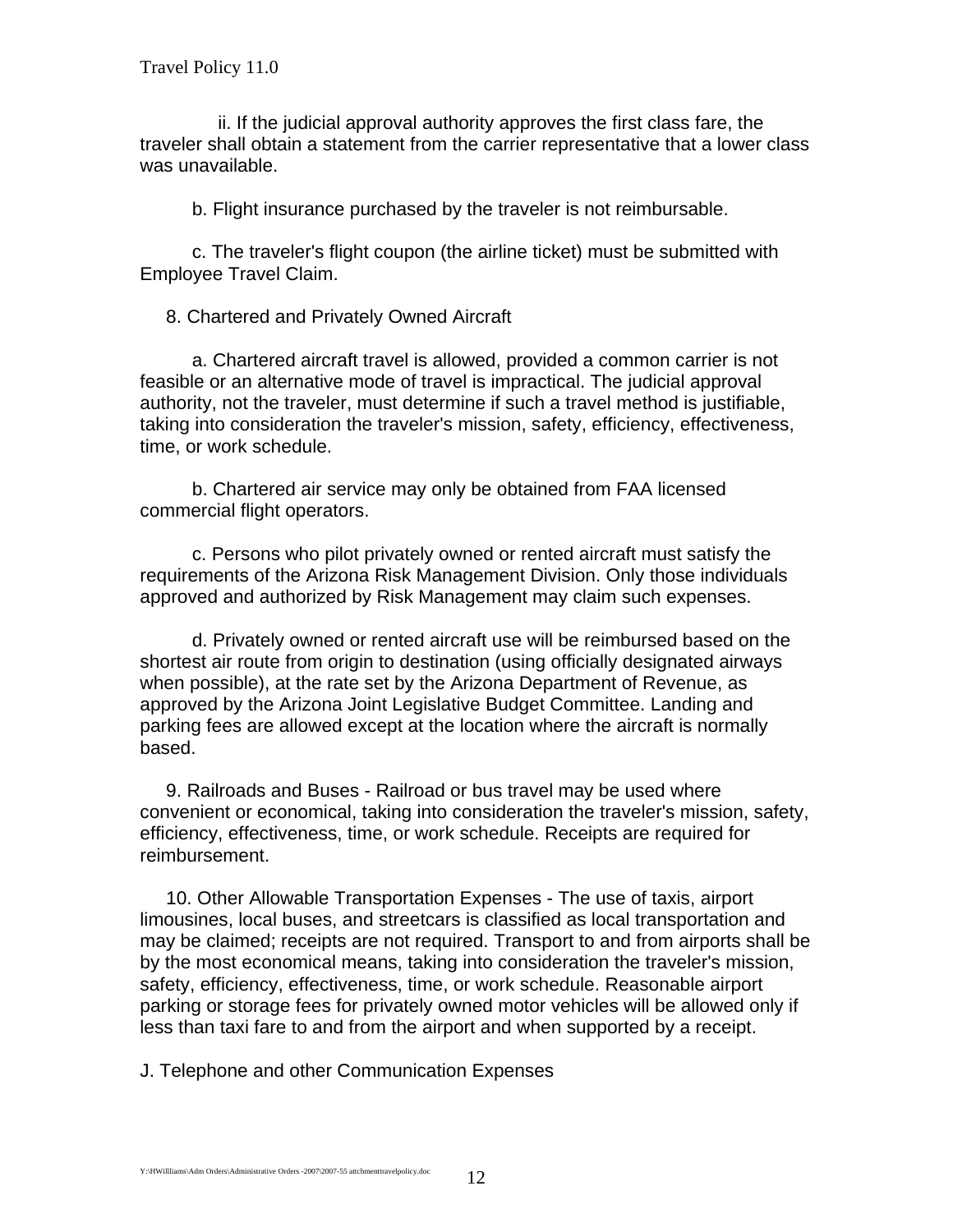Business related telephone, telegraph, facsimile, and message delivery expenses incurred as a result of being in travel status on official business are reimbursable.

 1. Long distance, in-state calls should be made, whenever possible, using the state operator or the traveler's state or private direct dial credit card.

 2. Any other long distance calls should be made, whenever possible, using the traveler's state or private direct dial credit card.

 3. While in an authorized travel status, a traveler is entitled to reimbursement for one long distance telephone call (of reasonable duration) per day to the traveler's family.

K. Conferences, Meetings, and Other Programs

 1. Expenses incurred while attending conferences, meetings, or the programs of associations or organizations must be supported by program materials showing the opening and closing dates.

 2. Receipts for registration fees must be submitted with the Employee Travel Claim (registration fees may be pre-paid by contacting the Financial Office).

 3. Expenses incurred prior to the start of or in staying on after the close of a conference, meeting, or other program for personal reasons will not be allowed unless a clear cost savings can be demonstrated.

L. Travel Advances and Claims When Advance is Made

 1. In-State SINGLE TRIP - Travel advances may be requested by employees traveling for a period of three (3) consecutive days or more. The advance may not exceed eighty-five percent (85%) of the estimated cost of lodging and meals.

 2. In-State STANDING ADVANCE - A standing advance may be requested by employees who are in a continuous travel status (an employee traveling a full work week, an average two weeks a month). The maximum amount that will be advanced is \$400.

 3. Out-of-State SINGLE TRIP - Employees traveling out-of-state may request a travel advance not to exceed eighty-five percent (85%) of the estimated cost of lodging and meals.

 4. To obtain a travel advance, the traveler must complete a Request for Travel Advance form, which may be obtained from the Financial Office. The completed form should be submitted to the Financial Office at least five (5) days prior to the commencement of travel. The Financial Office will either prepare a revolving fund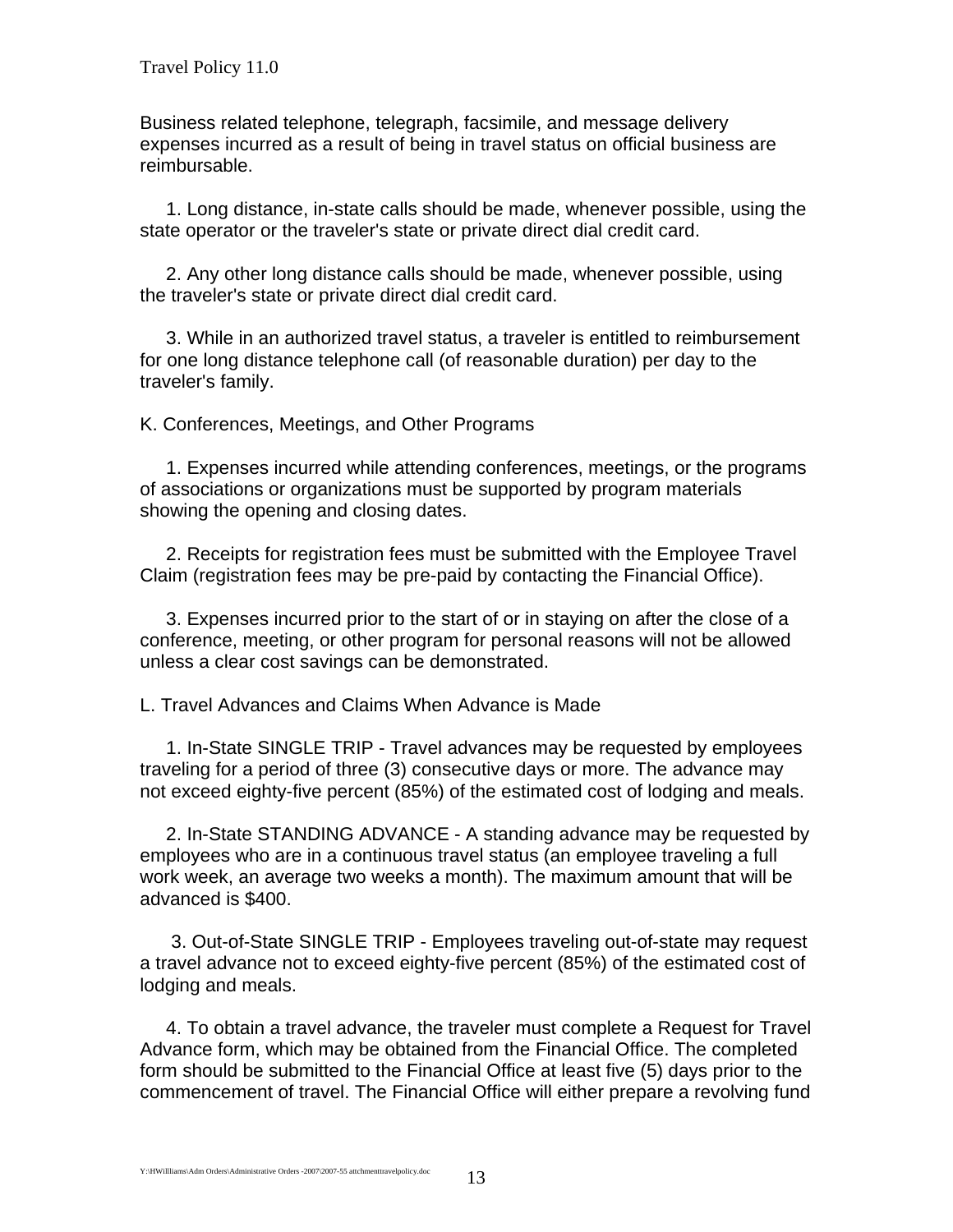check or submit a claim to the Arizona Department of Administration Finance Division for the travel advance.

 5. The Financial Office will maintain a register of advances and reimbursements as a control for repayment of travel advances. On completion of a trip (or in the case of a "standing advance" at designated intervals, every two (2) weeks, or monthly), an Employee Travel Claim should be completed by the traveler and submitted to the Financial Office. The amount of the travel advance will be deducted from the total of the travel claim by the Financial Office. If the travel advance is less than the total reimbursement being claimed, a check will be prepared for the difference. If the travel advance is more than the total reimbursement being requested, a check for the balance of the unused travel advance must accompany the Employee Travel Claim. For in-state standing advances, the traveler will be reimbursed the actual amount of the travel claim.

 6. Travel advances are a lien against wages - If the Court is not repaid in a timely manner (within ten (10) days after completion of travel is considered timely), the Court may advise the Arizona Department of Administration, Finance Division, to withhold the amount of the travel advance from the traveler's salary. In the case of an in-state standing advance, the repayment of the travel advance must be made within ten (10) days after the traveler ceases being in continuous travel status.

 7. If a terminating employee has not repaid all travel advances, the Financial Office will advise the Arizona Department of Administration, Finance Division, to withhold the amount of the travel advance from the employee's final salary.

M. Accidents and Similar Incidents

 1. In case of an accident while on official business, the individual involved and/or the State may be liable, depending on the specific circumstances of the incident.

 2. Reporting. All accidents or incidents involving the public and/or their property must be reported promptly in writing by the Court or commission or individual to the Risk Management Division.

 3. Liability Claim Procedure. Risk Management shall investigate reported claims arising as a result of an accident or incident. All contacts with Court or commission personnel concerning a claim against the State or its officers, agencies, or employees must be reported promptly to Risk Management. No oral discussion or written reports of claims or lawsuits shall be made to anyone other than state-authorized personnel without the express permission of the Risk Management Division.